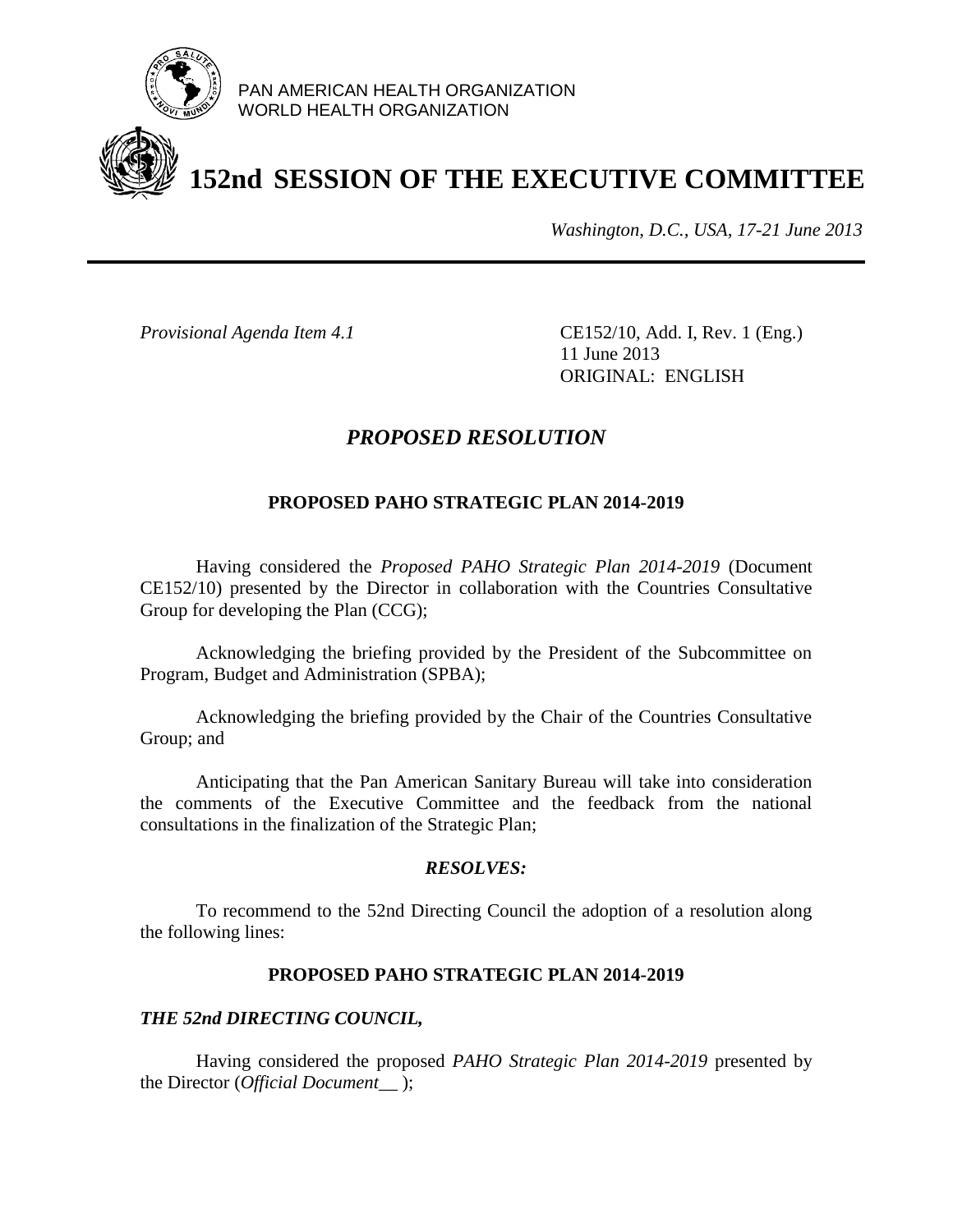CE152/10, Add. I, Rev. 1 (Eng.) Page 2

Noting that the Strategic Plan provides a flexible multi-biennial framework to guide and ensure continuity in the preparation of program budgets and operational plans over three biennia, and that the Strategic Plan responds to the Health Agenda for the Americas, the regional mandates and collective priorities of Members States, as well as the Twelfth General Programme of Work of the World Health Organization;

Welcoming the strategic vision of the Plan, under the theme "Championing Health: Sustainable Development and Equity" which highlights the focus of the Plan on reducing inequities in health in the Region within and among countries and territories by addressing the social determinants of health and the progressive realization of universal health coverage;

Acknowledging the participatory process for the formulation of the Strategic Plan through the Countries Consultative Group (CCG) and the wider National Consultations carried out by Member States, in collaboration with the Pan American Sanitary Bureau (PASB);

Acknowledging that the Strategic Plan represents a comprehensive and collective set of results that the Pan American Health Organization (Member States and the Bureau) aims to achieve, and that future performance reporting on the implementation of this Strategic Plan will constitute the principle means of programmatic accountability of the PASB and Member States;

Applauding the advance in transparency and results-based planning that this Strategic Plan represents; and

Recognizing the need of the Bureau to channel its efforts and resources towards collective regional health priorities in order to help ensure that all the peoples of the Region enjoy optimal health;

#### *RESOLVES:*

1. To approve the proposed Strategic Plan 2014-2019 (*Official Document \_\_*).

2. To thank the members of the Countries Consultative Group for their commitment and technical and strategic input given in the development of the Strategic Plan 2014-2019 and express its appreciation to the Director for ensuring effective support of all levels of the PASB to the CCG and the participatory approach utilized for this important process.

3. To call upon Member States to identify their actions to be taken and resources needed in order to achieve the targets contained in the Strategic Plan.